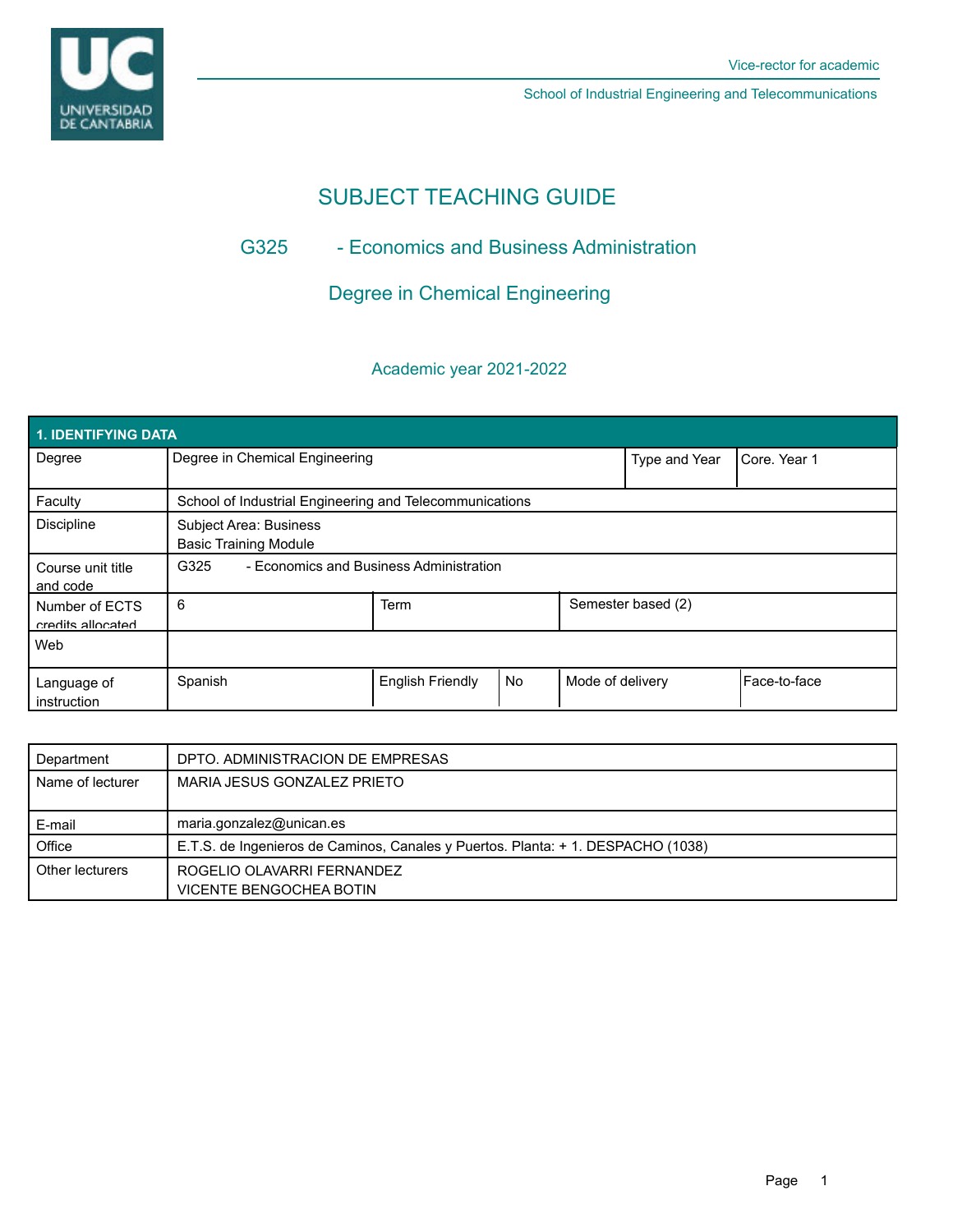

#### School of Industrial Engineering and Telecommunications

## **3.1 LEARNING OUTCOMES**

At the end of the course the student ought to be capable of: -

- know the economic language.
- Know the economic basic techniques applicable in his professional future.
- Know the operation of the economic basic units and its management instruments.
- Know the characteristics of an industrial sector, to be able to diagnose its problems and propose feasible solutions.
- Know the different types of markets and the role played by the different economic agents .
- Know the role played by companies in the economic activity.
- Know how companies can and must adapt to different economic situations .
- Know how to apply leadership and management methods to optimize the resources of the companies.
- Know the restrictions and potential advantages that stem from the different alternatives of organizational design .
- Solve exercises on risk situations and investment appraisal.
- Introduction to company's production system.
- Know the financial resources function in the growth strategies of business policy.

### **4. OBJECTIVES**

Targets:

- That the student acquires the basic concepts to understand the economic processes involved in his future profession.
- That the student incorporates into his technical work the economic analysis tools.
- To qualify the student to identify the economic consequences of the technical decisions , to defend the solutions that he
- supports incorporating to them the criteria of efficiency (costs and benefits of the technical decisions).

| <b>6. COURSE ORGANIZATION</b> |                                                                                                                                                                                                                                                                                                               |  |  |  |  |
|-------------------------------|---------------------------------------------------------------------------------------------------------------------------------------------------------------------------------------------------------------------------------------------------------------------------------------------------------------|--|--|--|--|
| <b>CONTENTS</b>               |                                                                                                                                                                                                                                                                                                               |  |  |  |  |
|                               | 2 LEADERSHIP AND MANAGEMENT OF THE COMPANY<br>Lesson 5 <sup>o</sup> . Planning and control management.<br>Lesson 6 ° Organization and organizational behaviour<br>Lesson 7 <sup>o</sup> . Human Resources Management<br>Lesson 8 <sup>o</sup> . Investment and financing management<br>Lesson 9 °. Accounting |  |  |  |  |
| 2                             | Educational organization. Contents<br>1 THE COMPANY AND ITS ENVIRONMENT<br>Lesson 1 °. The company<br>Lesson 2 <sup>o</sup> . The company's environment<br>Lesson 3 °. The macroeconomic environment<br>Lesson 4 °. The sectorial and microeconomic environment                                               |  |  |  |  |
| l3                            | 3 PRODUCTION MANAGEMENT IN THE COMPANY<br>Lesson 10 <sup>o</sup> . Introduction to the company's production system<br>Lesson 11 °. Production productivity and costs analysis<br>Lesson 12 <sup>o</sup> . Supply chain management<br>Lesson 13 °. Production forecast                                         |  |  |  |  |